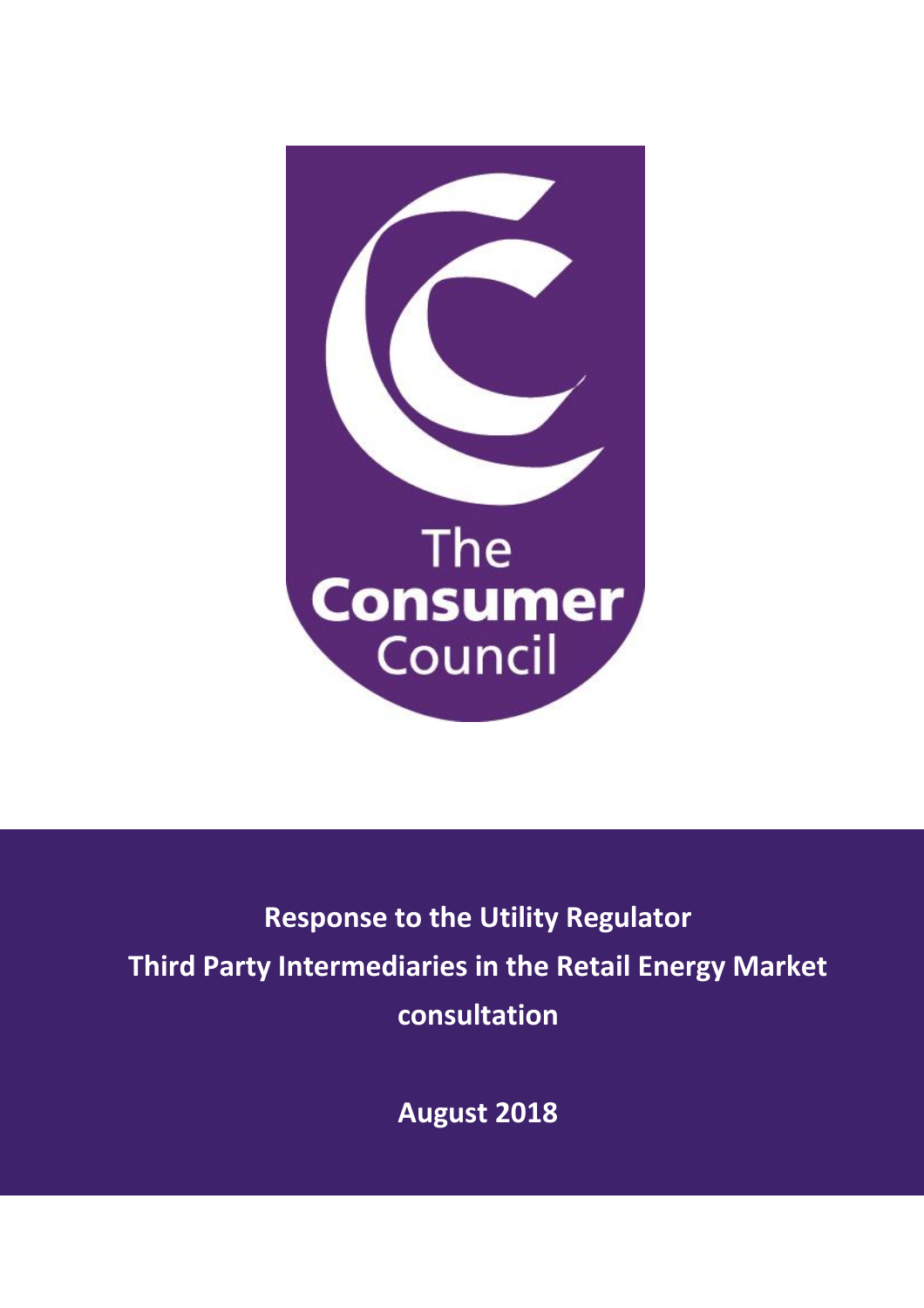## **1. Introduction**

- 1.1 The Consumer Council is a non-departmental public body (NDPB) established through the General Consumer Council (NI) Order 1984. Our principal statutory duty is to promote and safeguard the interests of consumers in Northern Ireland.
- 1.2 The Consumer Council welcomes the opportunity to respond to the Utility Regulator (UR) Third Party Intermediaries (TPI) in the Retail Energy Market consultation.

## **2. Background**

- 2.1 The Consumer Council responded to the UR Call for Evidence (CfE) in December 2017. Our response presented evidence from the research we carried out in 2017 into the experience of small businesses in the energy retail market in Northern Ireland.
- 2.2 We asked UR to consider and examine in detail the following proposals as part of the next stage of the TPI project:
	- Energy suppliers adopting a consistent approach to dealing with TPIs;
	- Energy suppliers self-regulating through voluntary TPI Codes of Practice;
	- UR regulating TPIs indirectly, for example limiting energy suppliers to operate with TPIs that comply with rules and principles agreed by the energy industry.
	- Creating a TPIs register akin to the Gas Safe Register; and
	- Investigating the feasibility and benefits of introducing a cap on TPI commissions or finders' fees.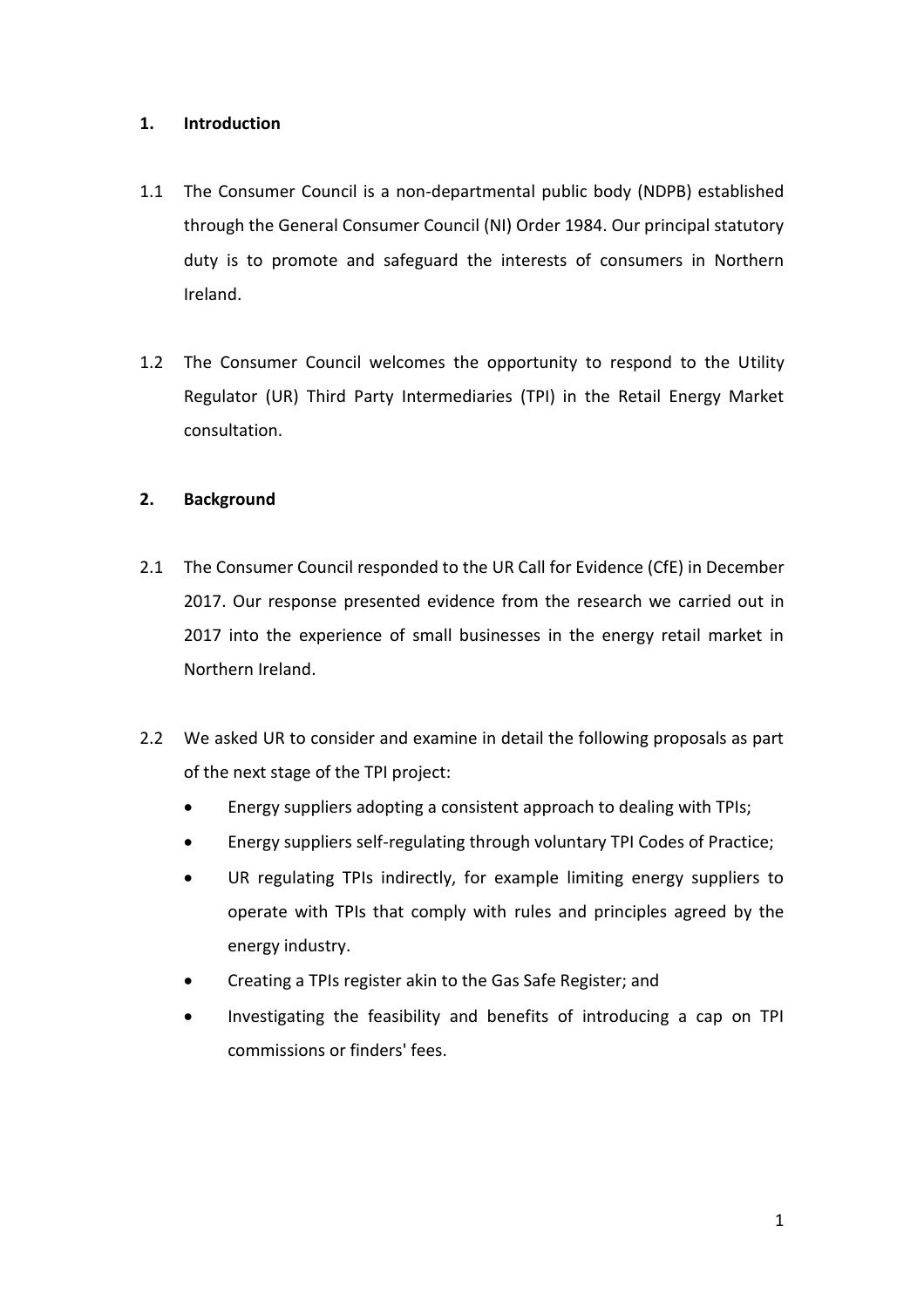#### **3. Measures for consultation**

- 3.1 We note UR is now proposing to require energy suppliers to publish TPI commissions on non-domestic consumer bills. UR also plans under a separate project to add broker information to the data that suppliers are required to submit as part of the REMM framework.
- 3.2 The Consumer Council is disappointed that UR falls short of our key asks in our response to the initial TPI Call for Evidence. However, we welcome the fact that the proposal to include TPIs commissions or charges in consumers' bills will increase the transparency around TPIs. Consumers being able to see how much TPIs are being paid, either by them or by the supplier, can only help them make more informed choices. This was one of the issues that The Consumer Council research into the experience of small businesses in the energy retail market in Northern Ireland<sup>1</sup> identified. Therefore we support the UR proposal, however, we still wish to see energy suppliers self-regulating through voluntary TPI Codes of Practice that protect the interests of non-domestic energy consumers here.
- 3.3 We recognise that UR's proposal is based on the evidence that UR outlined in its TPIs Position Paper<sup>2</sup>, which included the following:
	- Around 8.1% of all non-domestic electricity contracts in Northern Ireland being sourced through TPIs, and 4.1% for gas, much lower than in GB;
	- At least 163 TPIs operate in the Northern Ireland energy market<sup>3</sup> compared to over 1,000 in GB;
	- UR has no direct legal authority over TPIs in the energy market; and
	- UR is of the opinion that impositions on suppliers such as a licence modification could be subject to an appeal to the Competition Markets Authority.

 $\overline{a}$ 

 $1$  We ran an online survey, carried out face to face interviews with small businesses and met with all the electricity and gas suppliers in October and November 2017.

<sup>2</sup> https://www.uregni.gov.uk/sites/uregni/files/media-

files/Third%20Party%20Intermediaries%20in%20the%20Retail%20Energy%20Market%20Position%20 Paper%20May%202018.pdf

<sup>3</sup> 25 being NI specific TPIs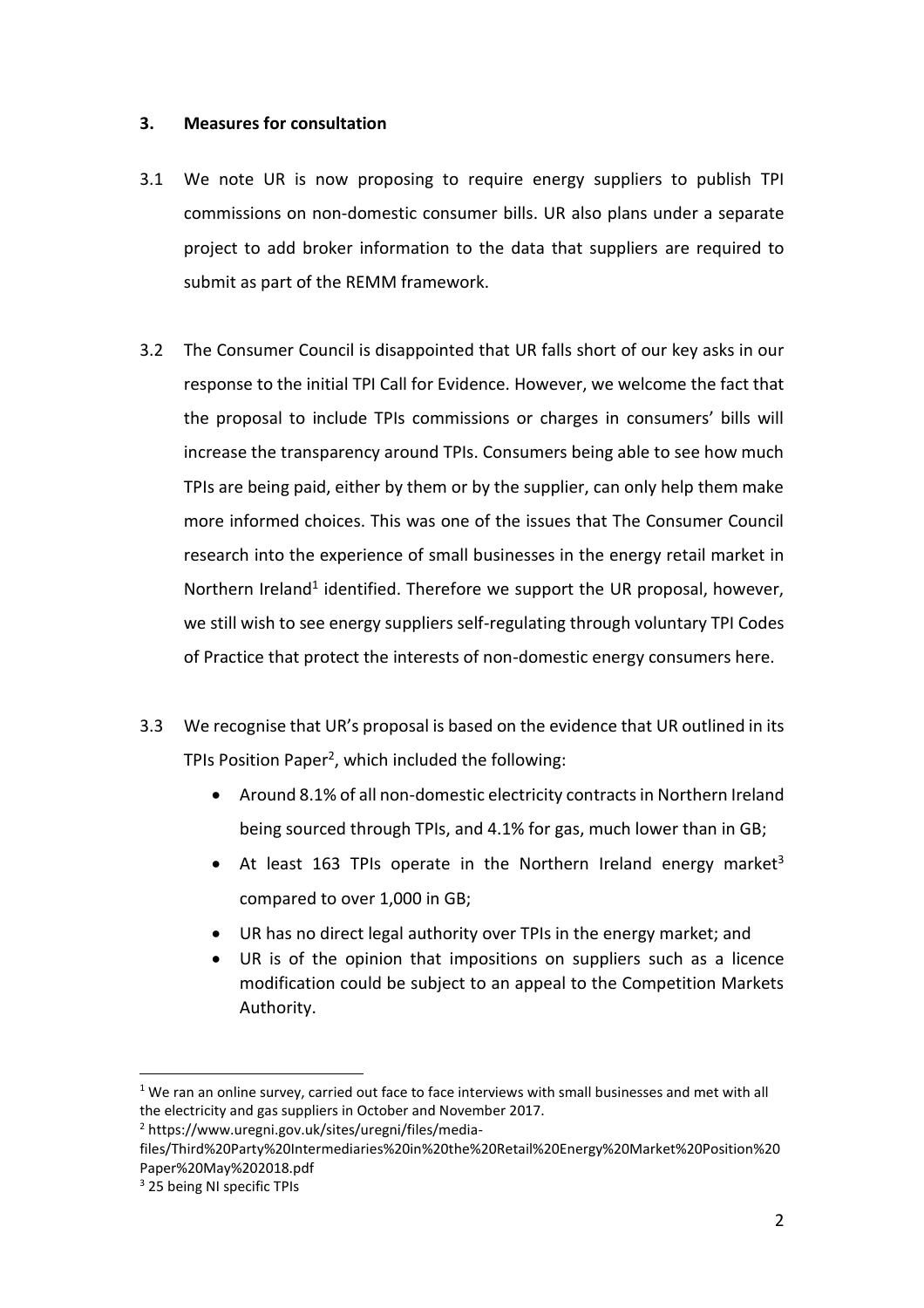- 3.4 We are aware that TPIs can charge consumers directly and that they may not inform them clearly and transparently of the commission or charges that they apply. The Consumer Council believes that non-domestic energy customers would benefit from a short statement on their bills reminding them that they may be paying a commission to TPIs and therefore we support UR's proposal to introduce this requirement on suppliers.
- 3.5 UR's proposals risk not being effective unless suppliers display TPI's fees and related information messages on non-domestic consumer bills. In our opinion the only way to ensure this is the case is if UR modifies suppliers' licences and therefore we would support this approach.

#### **4. Conclusion**

- 4.1 The Consumer Council welcomes this consultation by UR and supports the proposals as part of a holistic approach to increase consumer engagement and improve consumer protection in the small I&C market.
- 4.2 We remain concerned that a gap in legislative protection for businesses in relation to their interaction with TPIs may exist and that non-domestic consumers' right to redress may not be as effective as it could be.
- 4.3 We reiterate our disappointment that UR has fallen short of our key asks in our response to the initial TPI Call for Evidence. The Consumer Council still wishes to see the introduction of voluntary TPI Codes of Practice for energy suppliers.
- 4.4 We would like reassurances from UR that the measures it proposes will not leave Northern Ireland businesses at a disadvantage compared to non-domestic energy consumers in GB.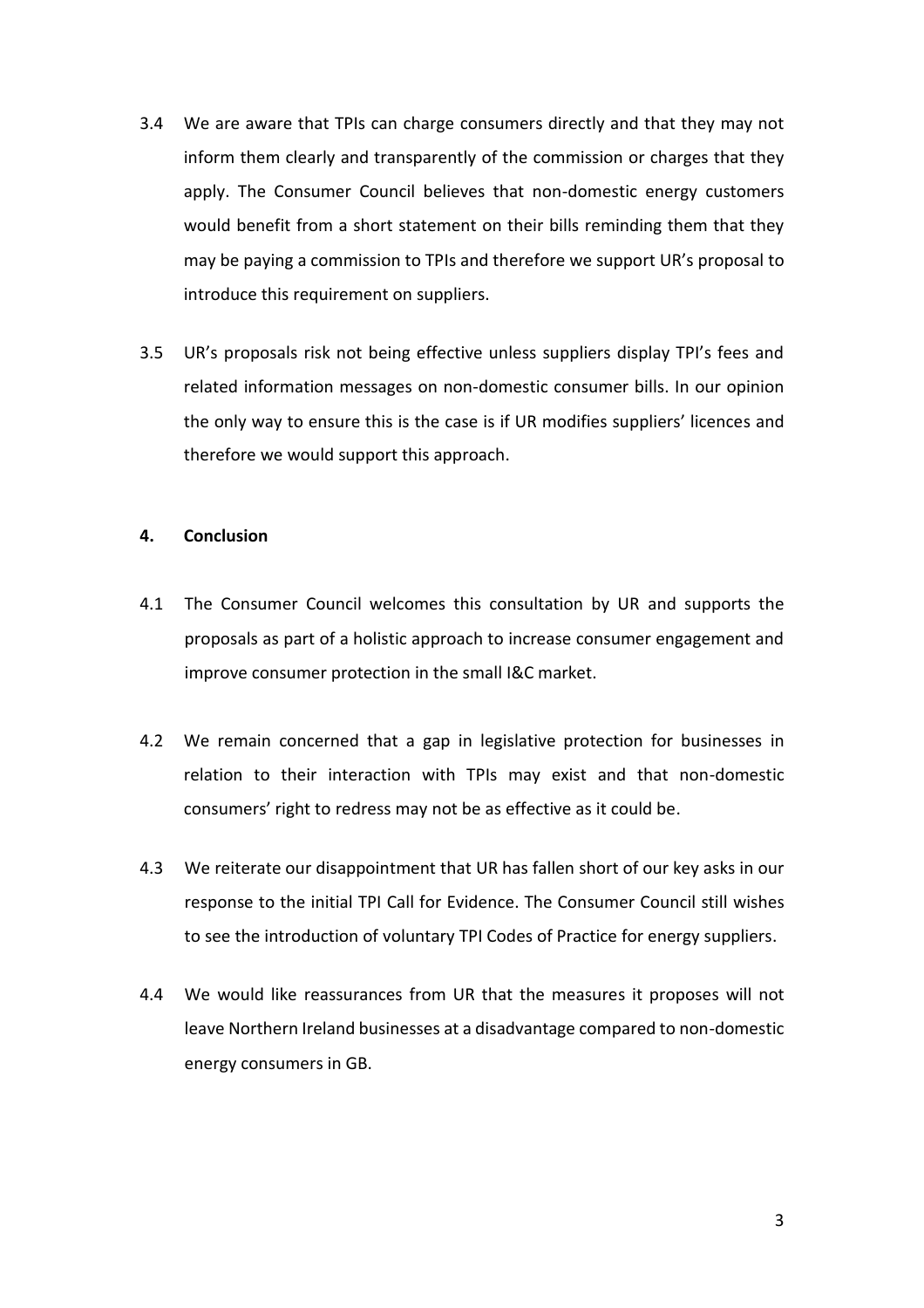4.5 We reiterate our support to UR on this issue and look forward to continue working to improve the effectiveness of the retail market here and safeguard the interest of Northern Ireland energy consumers.